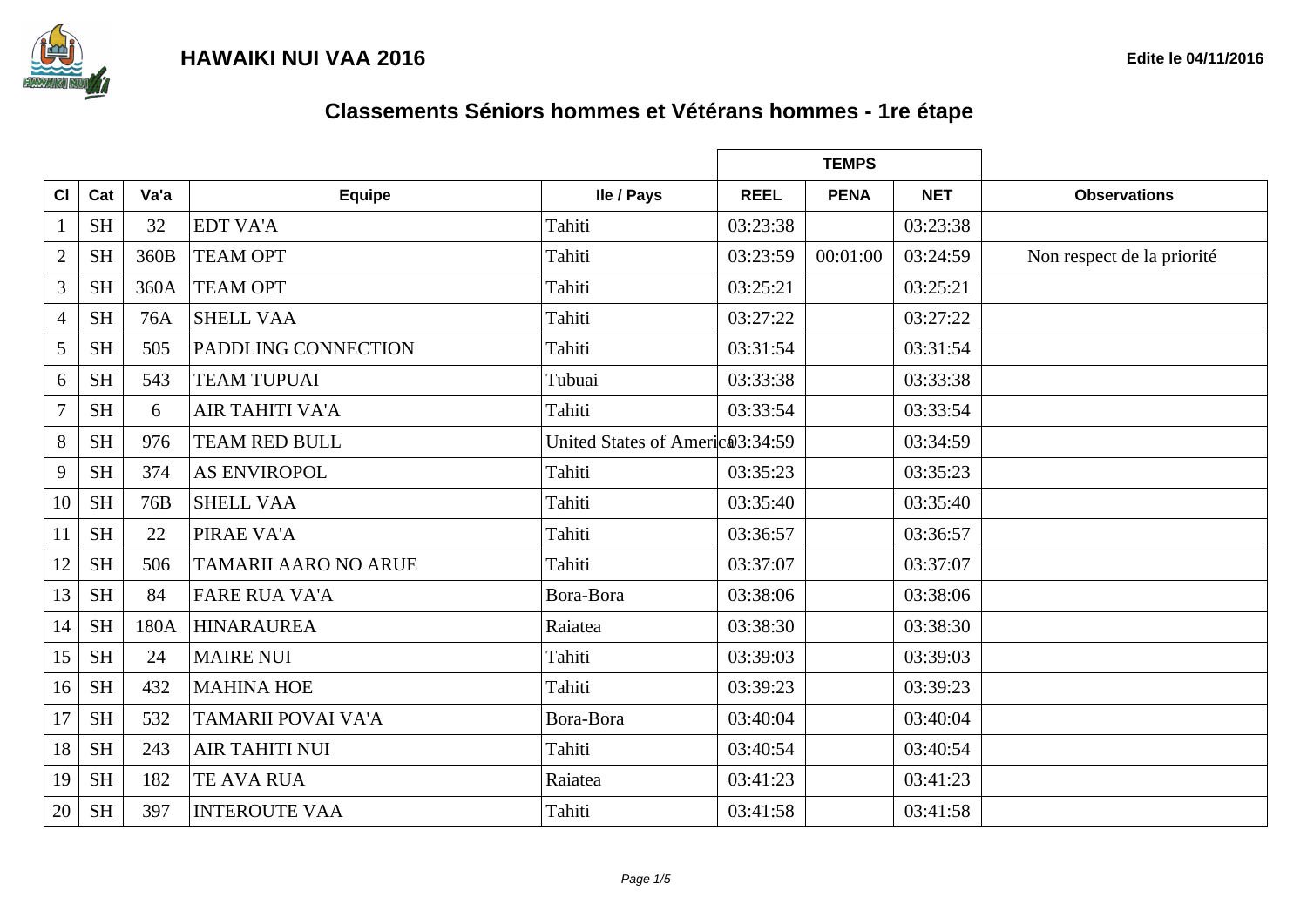

|    |                     |      |                           |            |             | <b>TEMPS</b> |            |                     |
|----|---------------------|------|---------------------------|------------|-------------|--------------|------------|---------------------|
| CI | Cat                 | Va'a | <b>Equipe</b>             | Ile / Pays | <b>REEL</b> | <b>PENA</b>  | <b>NET</b> | <b>Observations</b> |
| 21 | $\operatorname{SH}$ | 180B | <b>HINARAUREA</b>         | Raiatea    | 03:42:08    |              | 03:42:08   |                     |
| 22 | <b>SH</b>           | 118  | A.S BANQUE DE TAHITI VA'A | Tahiti     | 03:42:27    |              | 03:42:27   |                     |
| 23 | <b>SH</b>           | 171  | <b>A.S HAVA'I</b>         | Raiatea    | 03:42:33    |              | 03:42:33   |                     |
| 24 | <b>SH</b>           | 584  | PO PORA TE HOE MAMU       | Bora-Bora  | 03:43:22    |              | 03:43:22   |                     |
| 25 | <b>SH</b>           | 41   | <b>TAMARII CPS</b>        | Tahiti     | 03:43:33    |              | 03:43:33   |                     |
| 26 | <b>VH</b>           | 52V  | <b>TOHIVEA</b>            | Moorea     | 03:44:09    |              | 03:44:09   |                     |
| 27 | <b>SH</b>           | 60   | <b>FARE ARA</b>           | Huahine    | 03:44:32    |              | 03:44:32   |                     |
| 28 | <b>SH</b>           | 468A | <b>MANA URA HOE</b>       | Tahiti     | 03:45:55    |              | 03:45:55   |                     |
| 29 | <b>SH</b>           | 93   | TEREVA TANE VAA RAIROA    | Rangiroa   | 03:47:27    |              | 03:47:27   |                     |
| 30 | <b>SH</b>           | 355B | <b>ATAIARAPU</b>          | Bora-Bora  | 03:47:40    |              | 03:47:40   |                     |
| 31 | <b>SH</b>           | 33   | <b>ARUE VA'A</b>          | Tahiti     | 03:47:55    |              | 03:47:55   |                     |
| 32 | <b>SH</b>           | 174  | <b>TAHAA NUI</b>          | Tahaa      | 03:48:03    |              | 03:48:03   |                     |
| 33 | <b>SH</b>           | 259  | <b>IFREMER</b>            | Tahiti     | 03:48:18    |              | 03:48:18   |                     |
| 34 | <b>SH</b>           | 688  | <b>MEDUSE VA'A</b>        | France     | 03:49:00    |              | 03:49:00   |                     |
| 35 | <b>SH</b>           | 538  | <b>ARII FAHEE VA'A</b>    | Tahiti     | 03:50:20    |              | 03:50:20   |                     |
| 36 | <b>SH</b>           | 759  | <b>MANIHI AHE</b>         | Manihi     | 03:51:10    |              | 03:51:10   |                     |
| 37 | <b>SH</b>           | 345  | TE UI HOE                 | Tahiti     | 03:51:54    |              | 03:51:54   |                     |
| 38 | <b>VH</b>           | 32V  | <b>EDT VA'A</b>           | Tahiti     | 03:52:13    |              | 03:52:13   |                     |
| 39 | <b>SH</b>           | 97   | MOU'A TAMAITI NO PAPARA   | Tahiti     | 03:52:35    |              | 03:52:35   |                     |
| 40 | <b>SH</b>           | 338  | <b>TEAM RAPA VAA</b>      | Rapa       | 03:53:58    |              | 03:53:58   |                     |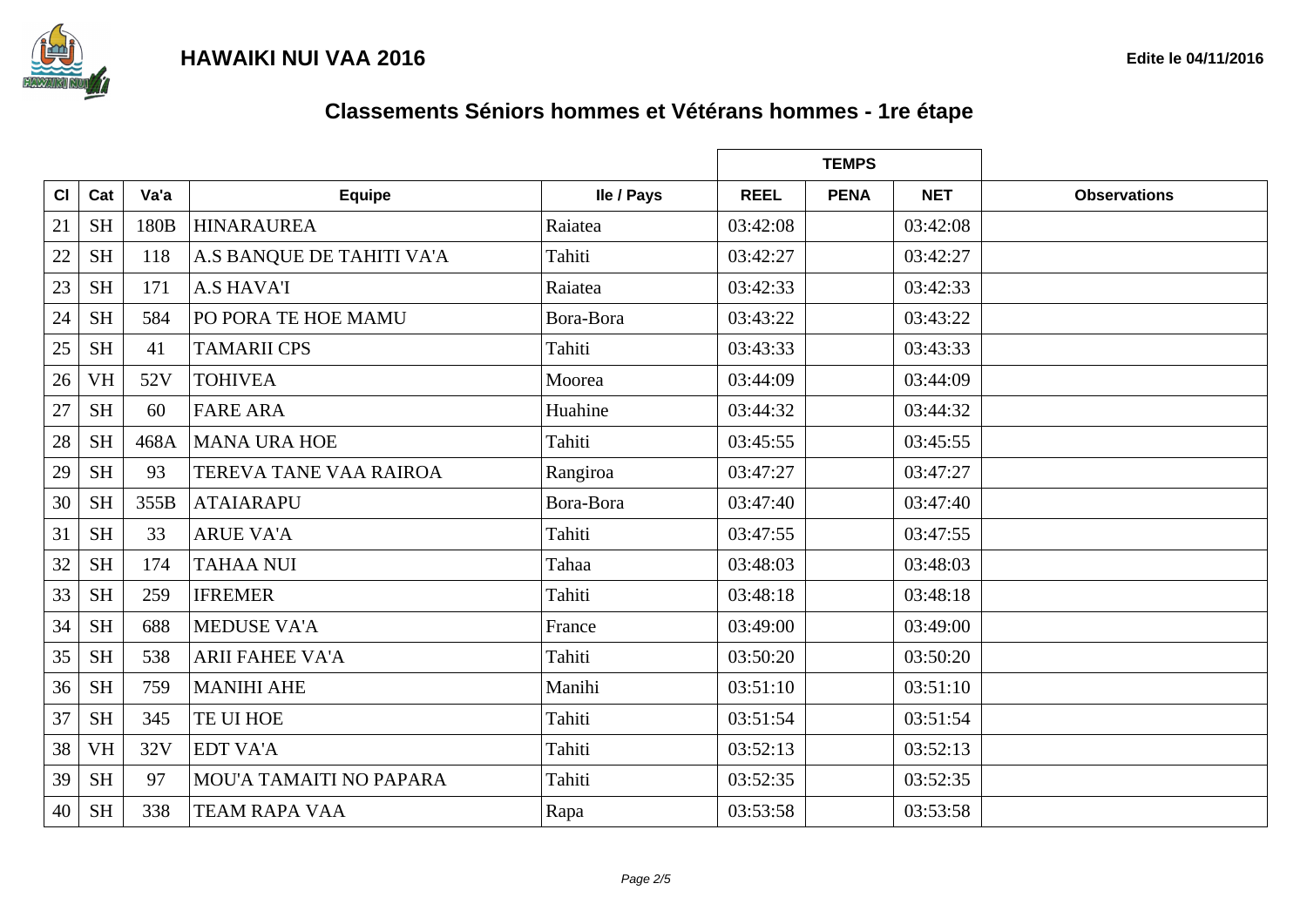

|    |                     |      |                              |            |             | <b>TEMPS</b> |            |                       |
|----|---------------------|------|------------------------------|------------|-------------|--------------|------------|-----------------------|
| CI | Cat                 | Va'a | <b>Equipe</b>                | Ile / Pays | <b>REEL</b> | <b>PENA</b>  | <b>NET</b> | <b>Observations</b>   |
| 41 | <b>VH</b>           | 60V  | <b>FARE ARA</b>              | Huahine    | 03:54:40    |              | 03:54:40   |                       |
| 42 | <b>SH</b>           | 447  | <b>ST REGIS VAA</b>          | Bora-Bora  | 03:54:51    |              | 03:54:51   |                       |
| 43 | <b>VH</b>           | 360V | <b>TEAM OPT</b>              | Tahiti     | 03:55:01    |              | 03:55:01   |                       |
| 44 | <b>VH</b>           | 402V | <b>MATA ARE VAA</b>          | Tahiti     | 03:55:20    |              | 03:55:20   |                       |
| 45 | <b>SH</b>           | 355A | <b>ATAIARAPU</b>             | Bora-Bora  | 03:55:28    |              | 03:55:28   |                       |
| 46 | <b>SH</b>           | 564  | <b>TUA TAU HOE</b>           | Tahiti     | 03:56:42    |              | 03:56:42   |                       |
| 47 | <b>SH</b>           | 359A | PIHAENA VAA                  | Moorea     | 03:58:08    |              | 03:58:08   |                       |
| 48 | <b>SH</b>           | 666  | <b>VARUA HE E</b>            | Moorea     | 03:59:17    |              | 03:59:17   |                       |
| 49 | <b>SH</b>           | 386  | FETUNA VA'A                  | Raiatea    | 03:59:25    |              | 03:59:25   |                       |
| 50 | <b>SH</b>           | 52   | <b>TOHIVEA</b>               | Moorea     | 04:00:35    |              | 04:00:35   |                       |
| 51 | <b>SH</b>           | 393  | <b>TEAM HIVAROA VAA</b>      | Manihi     | 04:01:27    |              | 04:01:27   |                       |
| 52 | <b>SH</b>           | 11   | <b>MATAIEA VA'A</b>          | Tahiti     | 03:59:38    | 00:02:00     | 04:01:38   | Balise non contournée |
| 53 | <b>SH</b>           | 519  | <b>NUUTERE RAIATEA</b>       | Raiatea    | 04:02:08    |              | 04:02:08   |                       |
| 54 | <b>SH</b>           | 126  | TE UI TAMA NO RAIVAVAE       | Raivavae   | 04:03:08    |              | 04:03:08   |                       |
| 55 | <b>SH</b>           | 391  | <b>AS CSLG VAA</b>           | Tahiti     | 04:03:18    |              | 04:03:18   |                       |
| 56 | <b>SH</b>           | 186  | <b>HAAMENE VAA</b>           | Tahaa      | 04:04:02    |              | 04:04:02   |                       |
| 57 | <b>SH</b>           | 306  | <b>CMIT MOANA VA'A</b>       | Tahiti     | 04:05:02    |              | 04:05:02   |                       |
| 58 | <b>SH</b>           | 561  | <b>ARA ARA</b>               | Huahine    | 04:05:11    |              | 04:05:11   |                       |
| 59 | <b>VH</b>           | 210V | <b>BANQUE POLYNESIE</b>      | Tahiti     | 04:05:26    |              | 04:05:26   |                       |
| 60 | $\operatorname{SH}$ | 478  | <b>INTERCONTINENTAL VA'A</b> | Moorea     | 04:06:35    |              | 04:06:35   |                       |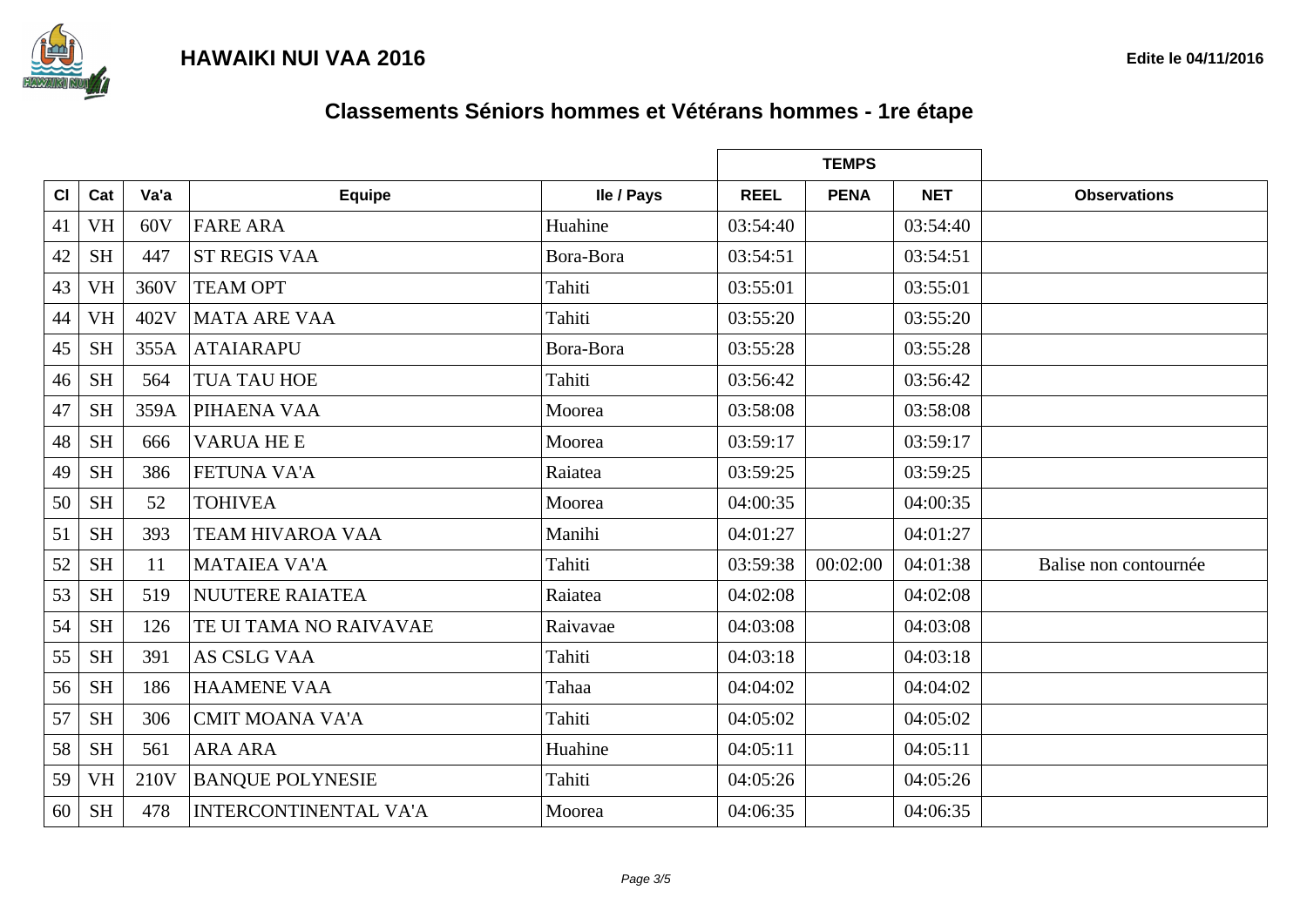

|    |           |        |                                   |               |             | <b>TEMPS</b> |            |                             |
|----|-----------|--------|-----------------------------------|---------------|-------------|--------------|------------|-----------------------------|
| CI | Cat       | Va'a   | <b>Equipe</b>                     | Ile / Pays    | <b>REEL</b> | <b>PENA</b>  | <b>NET</b> | <b>Observations</b>         |
| 61 | <b>VH</b> | 23V    | <b>IHILANI VAA</b>                | Tahiti        | 04:07:17    |              | 04:07:17   |                             |
| 62 | <b>SH</b> | 448    | TE NIU VAA                        | Tahiti        | 04:06:43    | 00:01:00     | 04:07:43   | Ravitaillement non autorisé |
| 63 | <b>SH</b> | 512    | <b>HONOURA</b>                    | Tahiti        | 04:07:45    |              | 04:07:45   |                             |
| 64 | <b>SH</b> | 557    | <b>TAHITIAN PADDLE</b>            | Tahiti        | 04:08:03    |              | 04:08:03   |                             |
| 65 | <b>SH</b> | 587    | <b>RIMATARA VAA</b>               | Rimatara      | 04:08:38    |              | 04:08:38   |                             |
| 66 | <b>VH</b> | 6V     | <b>AIR TAHITI VA'A</b>            | Tahiti        | 04:08:56    |              | 04:08:56   |                             |
| 67 | <b>SH</b> | 901    | MONT DORE SHELL VAA               | New Caledonia | 04:09:53    |              | 04:09:53   |                             |
| 68 | <b>SH</b> | 777    | <b>VERY IMPOSANT PERSON (VIP)</b> | Tahiti        | 04:10:06    |              | 04:10:06   |                             |
| 69 | <b>SH</b> | 328    | <b>HEELANI VA'A</b>               | Tahiti        | 04:10:19    |              | 04:10:19   |                             |
| 70 | <b>SH</b> | 104    | <b>HEREANUI VA A</b>              | Raiatea       | 04:11:42    |              | 04:11:42   |                             |
| 71 | <b>SH</b> | 977    | <b>DISTRICT DE RANGIROA</b>       | Rangiroa      | 04:12:32    |              | 04:12:32   |                             |
| 72 | <b>SH</b> | 245    | <b>TEMAOAEROA</b>                 | Moorea        | 04:13:13    |              | 04:13:13   |                             |
| 73 | <b>SH</b> |        | <b>MANU URA</b>                   | Tahiti        | 04:13:21    |              | 04:13:21   |                             |
| 74 | <b>SH</b> | 331    | <b>TUAIVA NUI</b>                 | Moorea        | 04:13:25    |              | 04:13:25   |                             |
| 75 | <b>SH</b> | 359B   | PIHAENA VAA                       | Moorea        | 04:13:29    |              | 04:13:29   |                             |
| 76 | <b>SH</b> | 574    | <b>HOTUA HOE</b>                  | Raiatea       | 04:13:48    |              | 04:13:48   |                             |
| 77 | <b>VH</b> | 354V   | <b>AS TUARUA VA'A</b>             | Huahine       | 04:13:49    |              | 04:13:49   |                             |
| 78 | <b>SH</b> | $\tau$ | <b>MAIRIE DE PIRAE</b>            | Tahiti        | 04:14:43    |              | 04:14:43   |                             |
| 79 | <b>SH</b> | 468B   | <b>MANA URA HOE</b>               | Tahiti        | 04:15:54    |              | 04:15:54   |                             |
| 80 | <b>SH</b> | 95     | TU MOANA HOE                      | Tahiti        | 04:16:38    |              | 04:16:38   |                             |